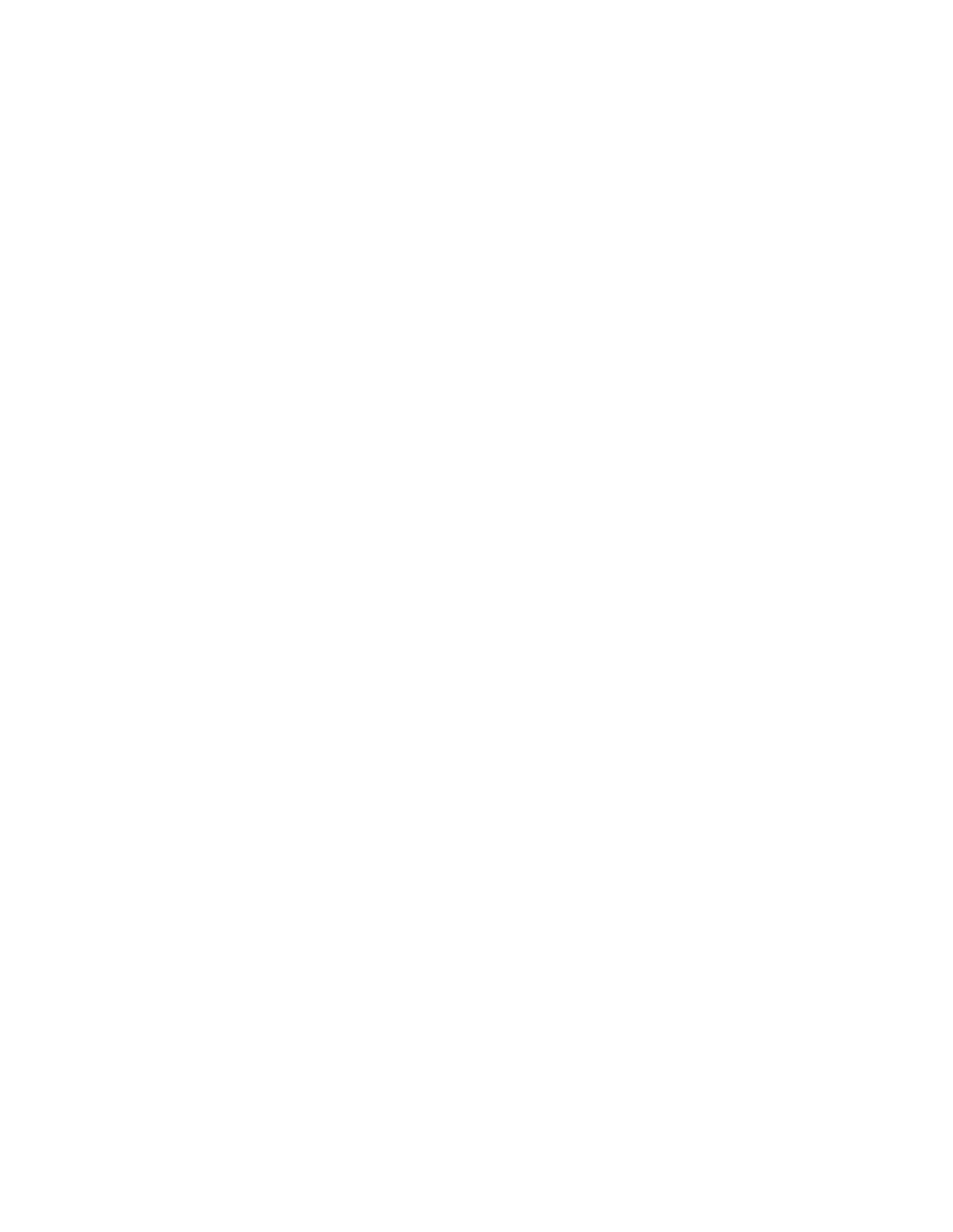

## **3.0 PROJECT DESCRIPTION**

## **3.1 PROJECT LOCATION AND SETTING**

### **3.1.1 PROJECT LOCATION**

The site for the proposed Portola Center Area Plan, and Tentative Tract Maps 15353 and 17300 (the Portola Center Project; herein referenced as the project), is located in the City of Lake Forest, California. The City of Lake Forest (City) is located in southern Orange County, between Los Angeles and San Diego Counties, on the east side of Interstate 5 (I-5); refer to Exhibit 3-1, *Regional*  Vicinity. The 195-acre project site<sup>1</sup> is generally situated northeast of the Foothill Transportation Corridor (State Route [SR]-241) and west of El Toro Road, at the intersection of Saddleback Ranch Road and Glenn Ranch Road; refer to Exhibit 3-2, *Site Vicinity*. Regional access to the site is provided via I-5, SR-241, Santa Margarita Parkway/Portola Parkway, and El Toro Road. Local access to the site is provided via Glenn Ranch Road, which connects to El Toro Road to the east and Portola Parkway to the west.

The project site is part of the Portola Hills Planned Community. The existing Portola Hills residential community, consisting of approximately 2,200 homes, is located north of the project site. There is no development south of the project site, although there are industrial and business park uses nearby to the west.

### **3.1.2 PROJECT SETTING (EXISTING CONDITIONS)**

### **EXISTING ON-SITE CONDITIONS**

The project is divided by developed roadways, Glenn Ranch Road and Saddleback Ranch Road. With the exception of these roadways, the project site is currently undeveloped. Portions of the property were altered by grading and other maintenance-related activities. A large flood control basin was graded west of Saddleback Ranch Road in order to accommodate storm flows by allowing some settlement and velocity dissipation before being carried downstream. Several bench drains exist along the manufactured slopes adjacent to the residential community to the north and along the roadways. Remnants of a construction-related water storage feature are located on the southern portion of the project site, south of Glenn Ranch Road.

 <sup>1</sup> The Opportunities Study Area Program Environmental Impact Report (OSA PEIR) (SCH 2004071039) analyzed a Portola Center Site (Site 2) consisting of 243 acres. Approximately 48 acres of the property previously analyzed have been dedicated to the City of Lake Forest or the County of Orange for use as permanent open space. Accordingly, the area covered by the Area Plan and TTMs 15353 and 17300 has been reduced to 195 acres (Written Correspondence: Scott C. Molloy, Senior Project Planner, Baldwin & Sons, October 3, 2011).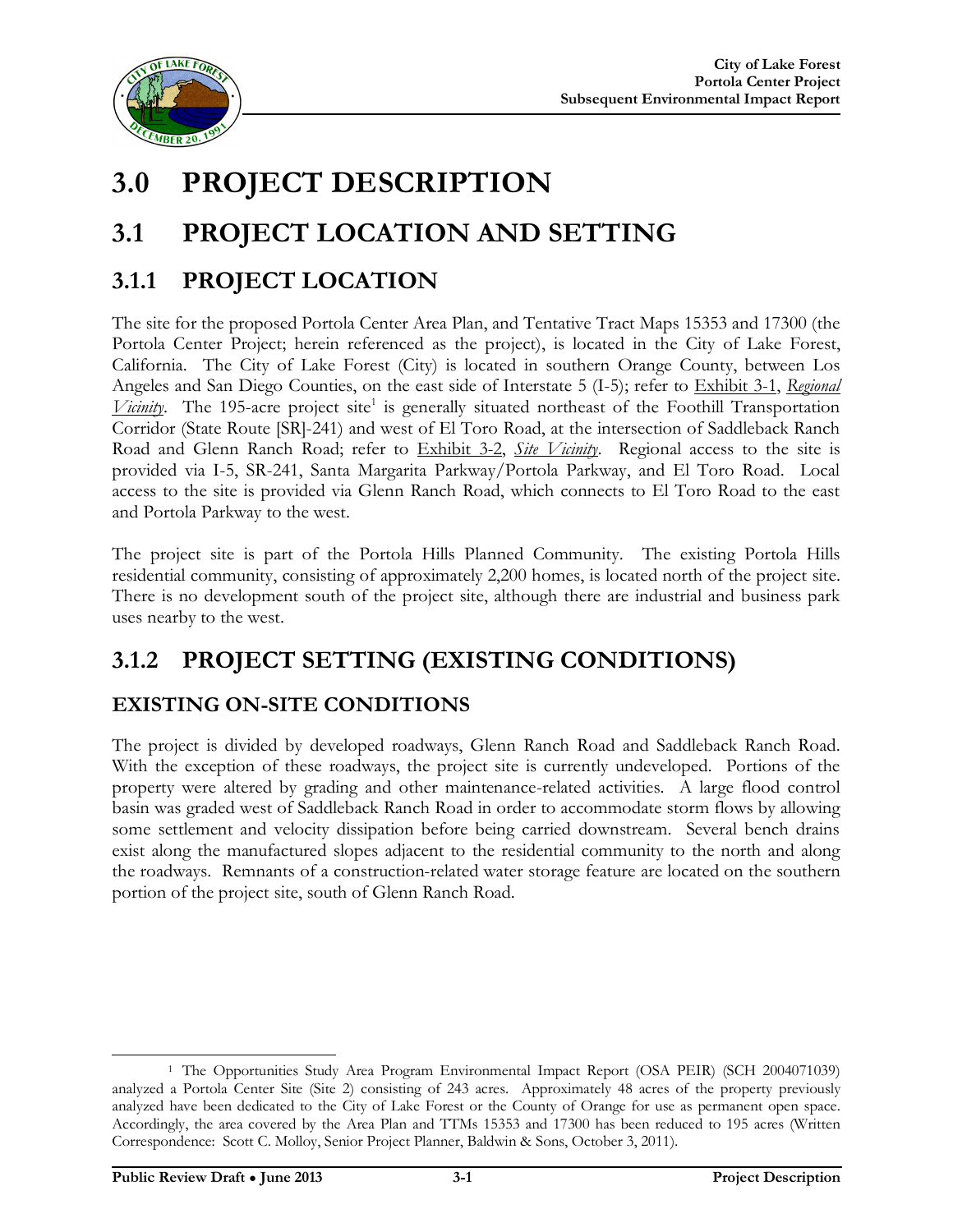**Exhibit 3-1**

**Regional Vicinity**

SUBSEQUENT ENVIRONMENTAL IMPACT REPORT







06/13 • JN 10-107644 [130079]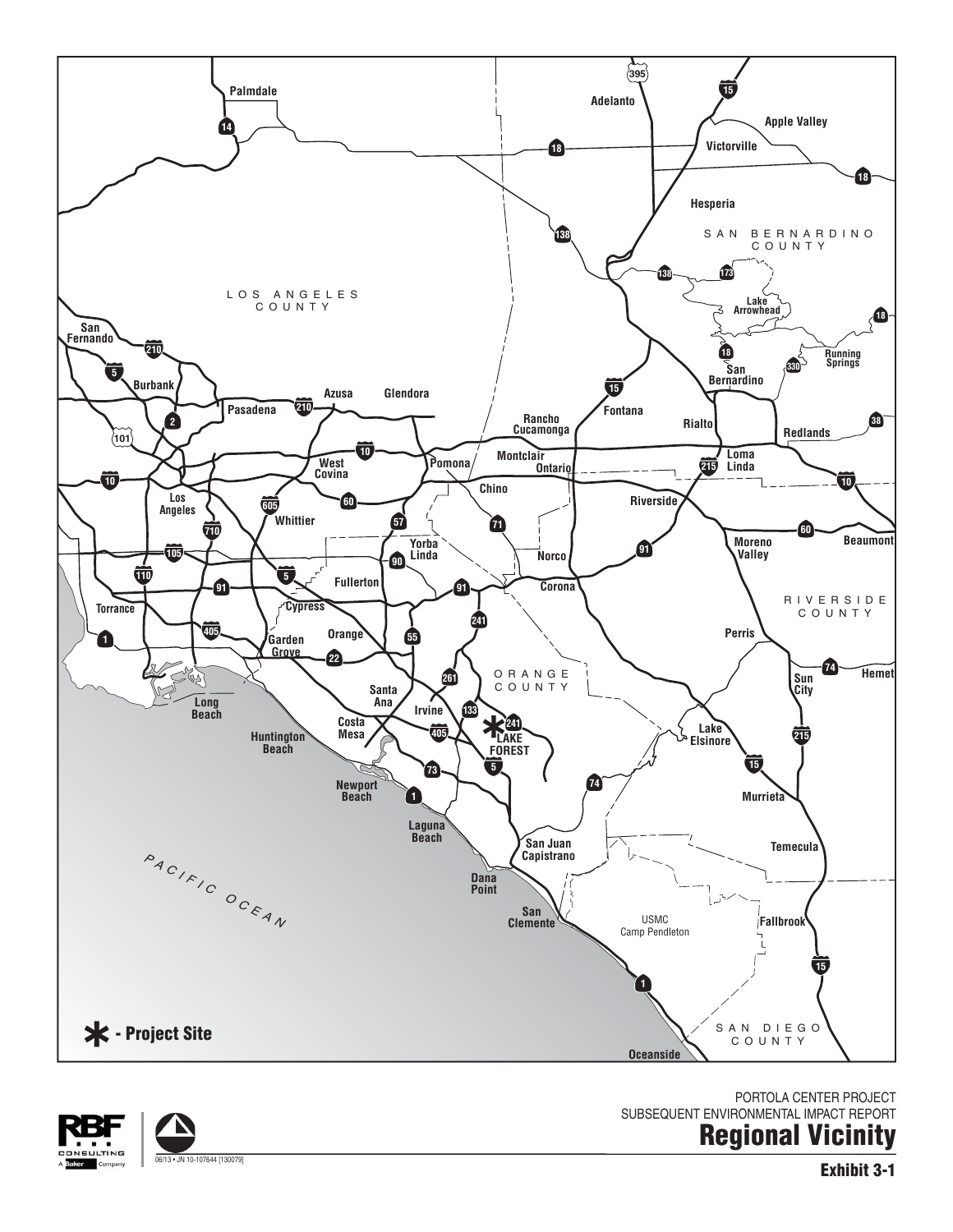

Source: Google Earth, February 2013. **Example Project Boundary** 

NOT TO SCALE



06/13 • JN 10-107644 [130079]

PORTOLA CENTER PROJECT SUBSEQUENT ENVIRONMENTAL IMPACT REPORT

**Site Vicinity**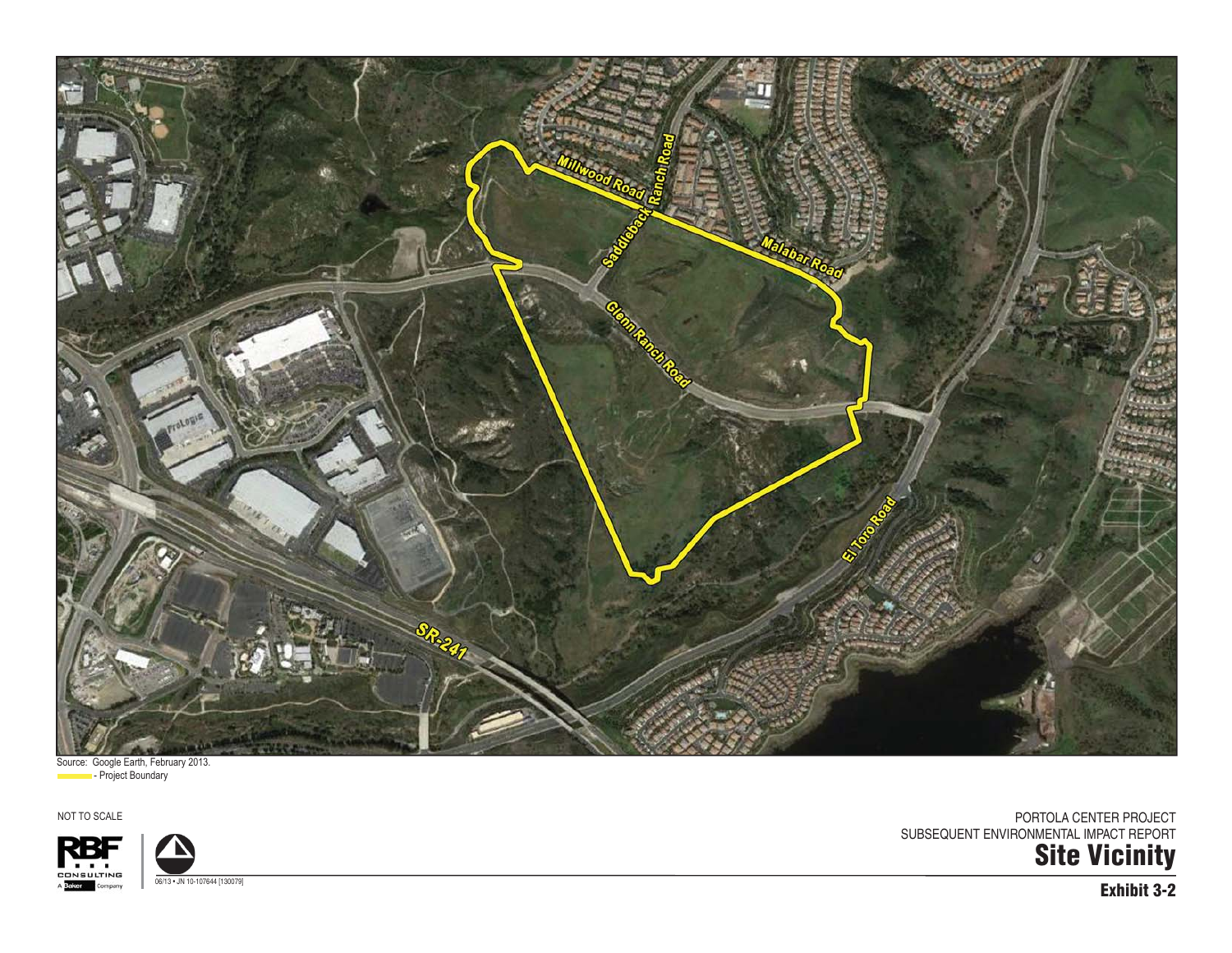

General Plan Figure LU-1, *Land Use Policy Map*, illustrates the City's General Plan land use designations and indicates the project site is designated Low Density Residential, Medium Density Residential, Mixed-Use, Community Park/Open Space, and Open Space. The *Lake Forest Planned Community Map* illustrates the City's planned communities and indicates the project site is located within Planned Community 9, *Portola Hills Planned Community* (Portola Hills Planned Community).<sup>2</sup> The project site encompasses approximately 195 acres within the southern portion of the 1,006-acre Portola Hills Planned Community.

*ZC (Zone Change) 2008-02 Portola Center Map* depicts the zoning and indicates the project site is zoned Single-Family, Multi-Family, Mixed-Use, Park, and Open Space.<sup>3</sup>

### **SURROUNDING LAND USES**

The land uses surrounding the project site are:

- North: Single and multi-family residential uses and open space are located immediately north of the project site. The General Plan land use designations to the north are Low Density Residential, Low-Medium Density Residential, and Regional Park/Open Space. The land uses to the north are within the Portola Hills Community and are designated Single Family, Multi-Family, and Open Space.
- East: Open Space uses, Aliso Creek, and El Toro Road are located to the east of the project site. Attached and detached residential uses are located southeast of the project site, southeast of El Toro Road. The General Plan designations to the east include Regional Park/Open Space and Open Space. The Portola Hills Community land use to the east is designated Open Space.
- South: A Southern California Edison Utility easement is located to the south of the project site. The General Plan designation to the south is Open Space. The zoning is A1 (Agricultural District).
- West: Whiting Ranch Wilderness Regional Park is located west/northwest of the project site. The General Plan designations to the west are Regional Park/Open Space and Business Park. The zoning to the west is OS (Open Space).

### **3.2 BACKGROUND AND HISTORY**

### **3.2.1 OPPORTUNITY STUDY AREA BACKGROUND**

Due to aircraft flight patterns from the former El Toro Marine Corps Air Station (El Toro MCAS) and resultant noise from aircraft, restrictions were placed on a large swath of land located in the

 <sup>2</sup> City of Lake Forest Website, *Lake Forest Planned Community Map*, <http://www.lakeforestca.gov/> civica/filebank/blobdload.asp?BlobID=3595, Accessed June 19, 2013.

<sup>3</sup> City of Lake Forest Website, *Portola Hills Planned Community Development Plan & Supplemental Text ZC 2008-02 Portola Center [Map]*, [http://www.lakeforestca.gov/civica/filebank/blobdload.asp?BlobID=3597,](http://www.lakeforestca.gov/civica/filebank/blobdload.asp?BlobID=3597) Accessed June 19, 2013.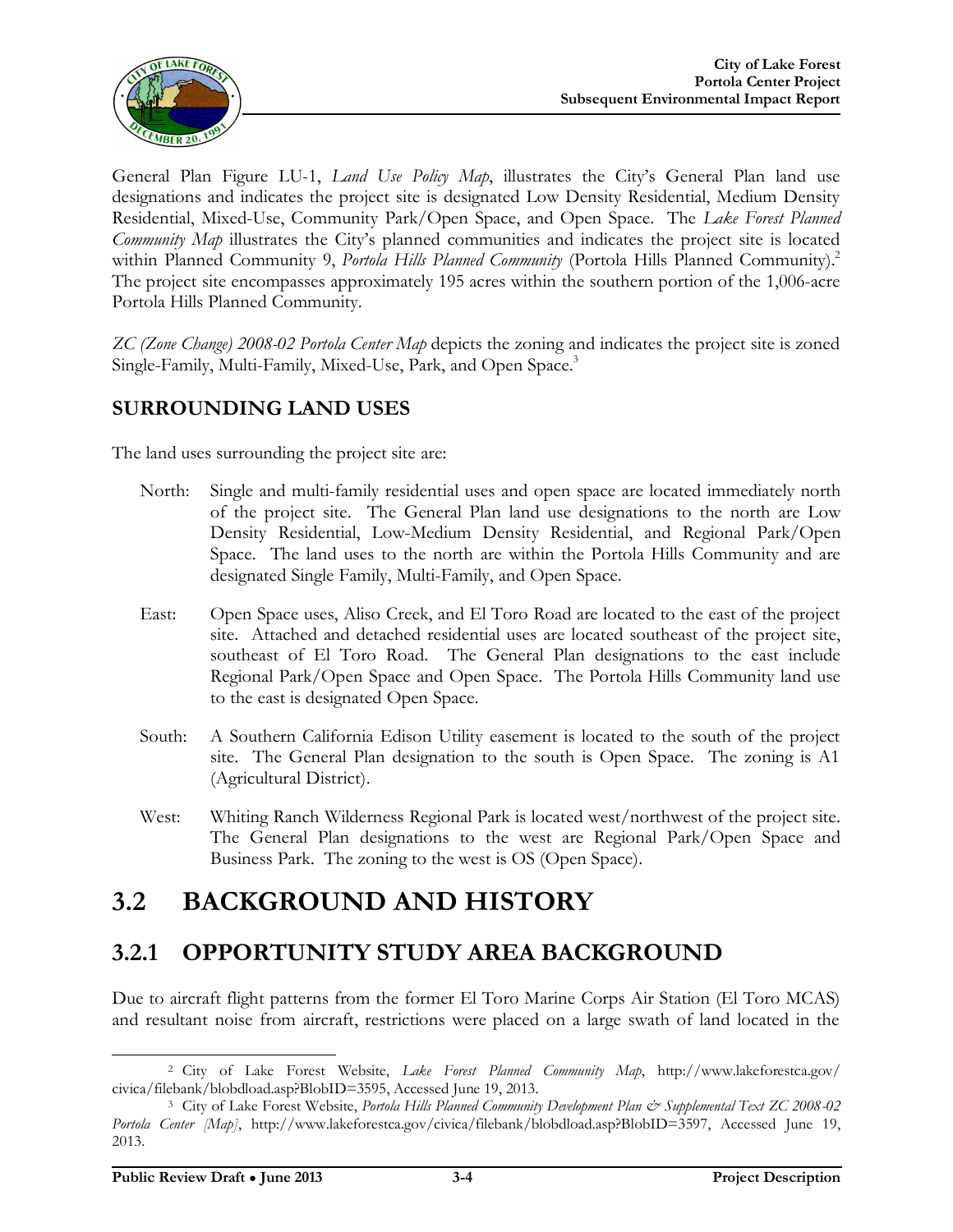

central portion of the City (which includes the project site). This area was formerly contained within the 65 Community Noise Equivalent Level (CNEL) contours and airport crash zones, which restricted development in this portion of the City. As the City developed in the southern and northern portions with residential and commercial development, along with areas of park, trail, and other recreational uses, this land use restricted area was developed with industrial, office, and commercial uses devoid of the open space and trail linkages found in the remainder of the City. Consequently, the land use restrictions effectively segregated the northern and southern portions of the City.

With the decision to utilize the former El Toro MCAS property for non-aviation uses, the restriction on certain development in the central portion of the City is no longer necessary. The City initiated a series of studies, collectively dubbed the "Opportunities Study." The overall purpose of the Opportunities Study was to examine the impacts and benefits of changes to the allowed land uses in this land use restricted area. At the outset of the Opportunities Study, the City Council developed study objectives. Utilizing the established study objectives as the basis for analysis of the potential land use changes, the City Council approved a phased approach to the Opportunities Study. The City accepted conceptual plans from six landowners in the restricted land use area, cumulatively called the "Landowner Concept Plan," which included residential and mixed uses. The land use changes proposed by the landowners were evaluated from planning, traffic, and fiscal perspectives, and compared against the industrial and commercial land uses previously allowed under the City's General Plan. Through the Opportunities Study process, a "Recommended Plan" was developed for further study. The Recommended Plan for development included seven parcels<sup>4</sup>, with a public facilities overlay applied to a portion of the seventh parcel.

The *City of Lake Forest Opportunities Study Final Program Environmental Impact Report* (OSA PEIR) was prepared in order to consider potential environmental impacts that would result from implementation of the City's proposed land use changes pursuant to the Recommended Plan. The City subsequently identified a new alternative (Alternative 7), which was a combination of several of the alternatives discussed in the OSA PEIR. The new Chapter 7, which was circulated for public review and analysis, described Alternative 7 and provided additional information on significant changes or new information that occurred subsequent to circulation of the prior Draft OSA PEIR. The land uses proposed under Alternative 7 are summarized in the OSA PEIR Table 7.4-1. From among the seven development alternatives analyzed in the OSA PEIR, the environmentally superior alternative was concluded to be Alternative 7 (Hybrid Alternative).

The OSA PEIR included an analysis of Site 2, which generally comprises the proposed Portola Center Area Plan and Tentative Tract Map Nos. 15353 and 17300 project (the subject of this Environmental Impact Report [EIR]). According to OSA PEIR Table 2-5, the OSA PEIR assumed development of a maximum of 1,132 dwelling units, 178,720 square feet of commercial uses, 10.0 acres of Neighborhood Park, and public facilities (including a transportation network) on Site 2. Pursuant to the OSA PEIR Table 7.4-1, Alternative 7 involves a maximum of 930 dwelling units, 40,000 square feet of commercial, and 8.0 acres of Park uses on Site 2. The OSA PEIR, which analyzed the environmental impacts associated with implementation of General Plan Amendment

 <sup>4</sup> The OSA PEIR analyzed a total of seven sites for potential development. General Plan Amendments, Zone Changes, and Development Agreements were approved for five of the seven analyzed properties in 2008 and 2010.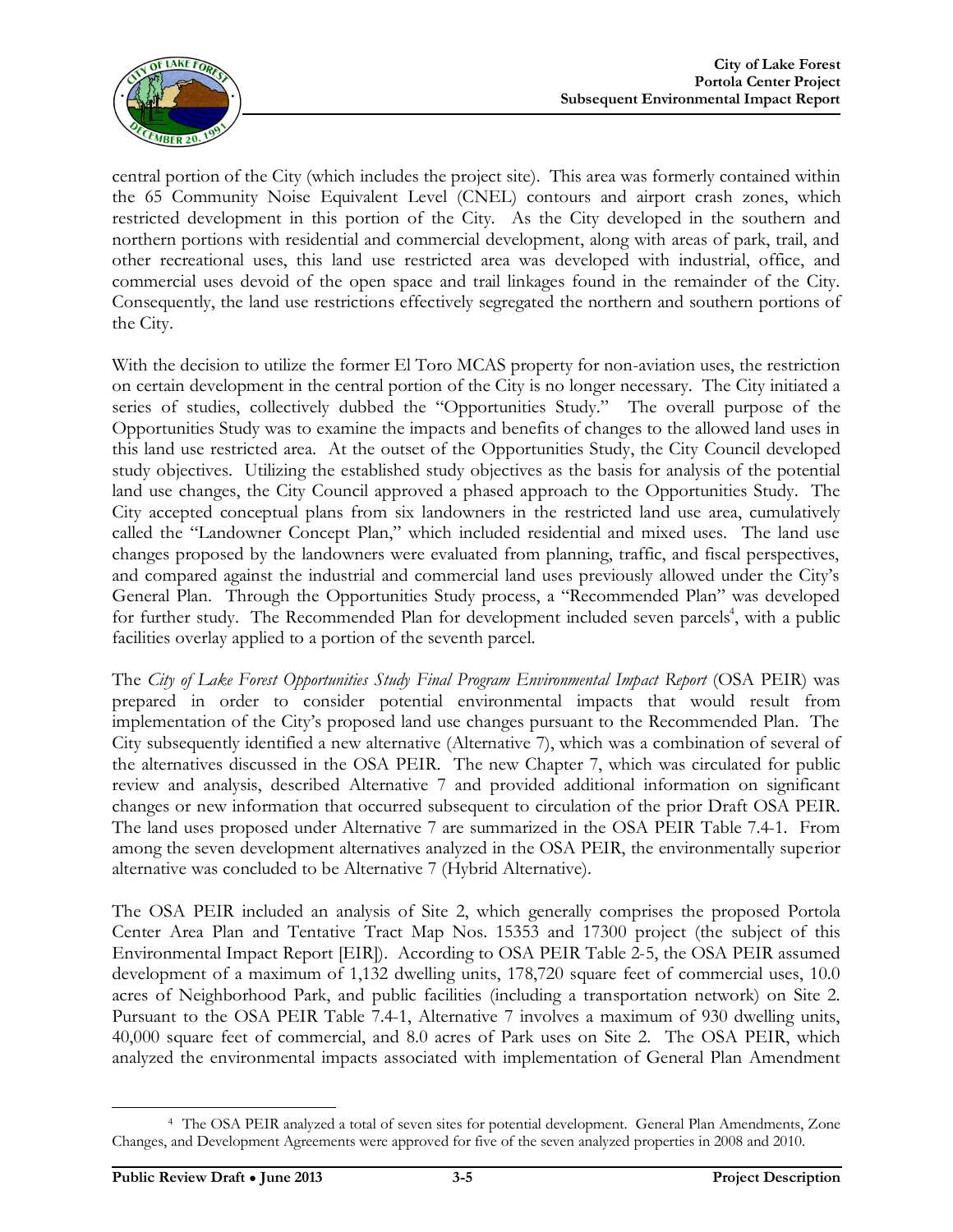

2008-02B and Zone Change 2008-02, among others, was certified on June 3, 2008, and the Cityadopted Alternative 7.

Concurrent with the approval of the OSA General Plan Amendment (GPA) and certification of the OSA PEIR, the City and Applicants entered into a Development Agreement (approved July 1, 2008) whereby the City vests the "permitted uses, density, intensity of use, and timing and phasing of development consistent with the New Development Plan in exchange for the Owner's commitment to provide significant public benefits to the City…" As set forth in the Development Agreement (Section 9, *Public Benefits*), the Owner agrees to contribute to the development of certain public facilities owned by the City and School District:

City Facilities

- Sports Park, City Hall, and Community Center;
- Dedication or acquisition of a park site (Portola Center Park Site, consisting of an on-site 8.0-acre Sports Park and an on-site 5.0-acre Neighborhood Park, Rados Park Site Option, consisting of the Rados site and an on-site 5-acre Neighborhood Park, or Alternative Off-Site Park Site Option, consisting of an off-site park site and an on-site 5.0-acre Neighborhood Park);
- Dedication of neighborhood park land at a rate of 3 net usable acres per 1,000 residents, which shall include the on-site 5.0-acre Neighborhood Park, described above; and
- Lake Forest Transportation Mitigation (LFTM) Improvements.

#### School Facilities

■ School Facilities funding and mitigation.

### **3.2.2 IMPLEMENTING AGREEMENTS BACKGROUND**

The Development Agreement between the City and Portola authorizes the use of an implementing agreement "for the implementation of obligations established in" the Development Agreement. The City and Portola have entered into two implementing agreements, one in March 2010 and another in June 2013.

#### **MARCH 2010 IMPLEMENTING AGREEMENT**

On June 12, 2009, the Nature Reserve of Orange County (NROC) Board of Directors approved a boundary adjustment to the Natural Community Conservation Plan & Habitat Conservation Plan County of Orange Central & Coastal Subregion NCCP/HCP, to remove an erroneously mapped "Proposed NCCP Reserve" designation from the Property (project site).

Thereafter, on March 18, 2010, the NROC Board of Directors approved a Minor Amendment to the NCCP/HCP to allow for development in a designated "Existing Use Area." The Minor Amendment establishes the appropriate Mitigation Fee for the project and ensures that the development of the project is consistent with the NCCP/HCP, including development of the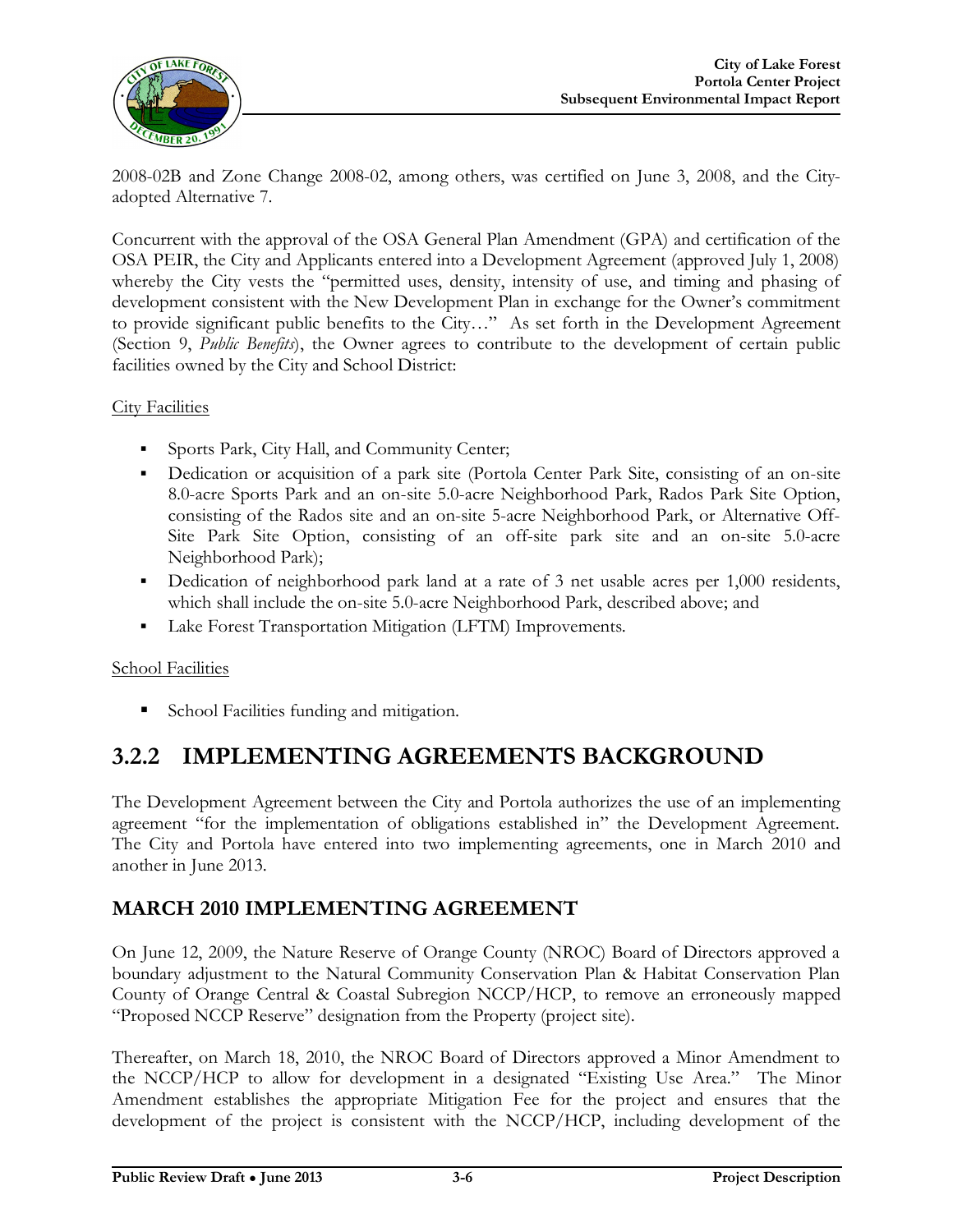

"Existing Use Area." The Minor Amendment also establishes that with the payment of the Mitigation Fee subject to certain credits and the implementation of construction measures in the NCCP/HCP (imposed on the project as Mitigation Measure 3.4-2 in the OSA PEIR), no further action (e.g., open space dedications or other biological mitigation) is required by the project applicant under the NCCP/HCP and the Federal Endangered Species Act (FESA) and California Endangered Species Act (CESA) for development of the project. Accordingly, to date, the Applicant has conveyed all the required open space (approximately 32 acres) through the Irrevocable Offers of Dedication of Fee Interest (IOD) (discussed below) to the City.

In connection with the Minor Amendment, the City and the Applicants entered into an Implementing Agreement (2010 IA) (dated March 18, 2010) for purposes of implementing obligations established in the Development Agreement and the Minor Amendment. Specifically, the 2010 IA confirmed, consistent with NROC's determination in the Minor Amendment, the City's determination that development of the project (as defined in the Development Agreement), including development on that portion of the property currently designated as "Existing Use Area" and that portion of the property that was previously designated as "Proposed NCCP Reserve," is consistent with the NCCP/HCP and is in compliance with FESA and CESA. Further, consistent with NROC's determination in the Minor Amendment, the 2010 IA confirms the City's determination that development of the project, including development on the currently designated "Existing Use Area" and the previously mapped "Proposed NCCP Reserve," is allowable without any further action by the City with respect to the NCCP/HCP, or the FESA and CESA. It confirms Portola's agreement to the City's determination and recordation of certain Irrevocable Offers to Dedicate and Lot Line Adjustments for certain open space to be added to the Reserve system. This open space is the open space that the Applicant has already conveyed to the City as part of the mitigation addressed in the Minor Amendment.

In addition, the 2010 IA effectuates Portola's agreement to locate residential lots according to a defined "Development Area." The 2010 IA also effectuates the City's agreement to use its best efforts to support Portola with respect to (1) a revised land use plan, which would add up to twenty (20) residential lots to the planning area north of Glenn Ranch Road, but the total residential lots shall not exceed what is allowed by the Development Agreement; (2) proposed retaining walls, including working cooperatively with Portola to review the proposed retaining wall designs consistent with guidelines adopted by the City that allow for the unique conditions of the project site subject to the Development Agreement; and (3) implementation of appropriate fuel management zones as authorized by the Orange County Fire Authority.

Finally, pursuant to the Development Agreement, the 2010 IA confirms the project may develop between 10,000 and 40,000 square feet of commercial space and be in compliance with the Development Agreement.

### **JUNE 2013 IMPLEMENTING AGREEMENT**

Pursuant to the terms of the Development Agreement, the Applicant is required to identify an eightacre sports park within Portola Center on its First Tentative Map, with the option of substituting the Sports Park Site Component with an offsite sports park or the Rados Park Site. The Development Agreement also provides that if the Applicant is "unable to dedicate the Rados Park Site, City may ...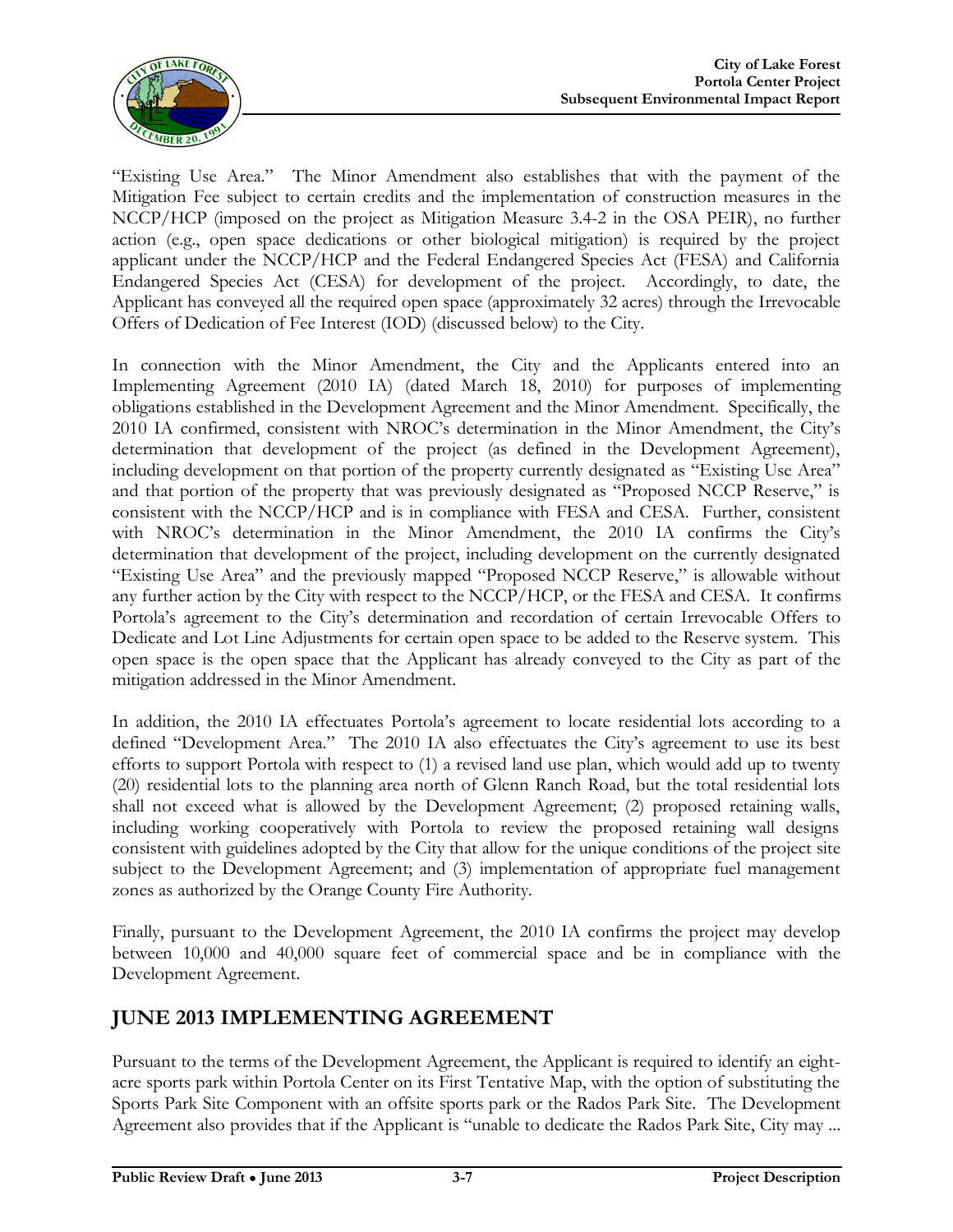

commence proceedings ... to condemn the Rados Park Site." Prior to the deadline for the Applicant to provide an irrevocable offer to dedicate the Rados Park Site, the Applicant commenced negotiations for the acquisition of the Rados Park Site but when the Applicant was unable to acquire the Rados Park Site, the City commenced proceedings to condemn the Rados Park Site in order to meet the City's schedule to build a sports park on the site. The City took possession of the Rados Park Site on April 1, 2012, and in June 2013, settled the condemnation proceedings, and anticipates a formal settlement agreement to be executed in July 2013.

During the pendency of the Rados condemnation proceedings, the Applicant was processing its First Tentative Map with the City, and consistent with the Development Agreement, proposed alternate maps to satisfy the sports park component of the proposed project. One map included an onsite 8.0-acre Sports Park Site Component within the boundaries or the project site, and a second map implemented the Rados Park Site Option, where the Applicant would participate in the acquisition of the offsite Rados property and residential units would be located where the onsite Sports Park Site Component would have been sited. Both maps are considered in the Modified Initial Study. Since the issuance of the Modified Initial Study, the Applicant has determined to proceed with the Rados Park Site Option, which is the option and map that is evaluated in this SEIR.

In addition, the City and the Applicant sought to implement the obligations of the Development Agreement with respect to the Rados Park Site, affordable housing, neighborhood parkland and public trails, and associated credits, and entered into an Implementing Agreement in June 2013. More specifically, the 2013 Implementing Agreement (2013 IA) confirms Portola's obligations with respect to the Sports Park Site Component under the Development Agreement, and establishes a schedule for Portola's payment of the Fair Market Value of the Rados Park Site and Condemnation Costs and for City's granting of City Facilities Fees credits.<sup>5</sup> The 2013 IA confirms Portola's obligations to provide or to facilitate the production of affordable housing under the Affordable Housing Implementation Plan, including Portola's ability to provide Second Units. Finally, the 2013 IA confirms Portola's obligations with respect to the neighborhood parkland, including neighborhood parkland credits for improved parkland, public and private, and clarifies Portola's ability to build an improved public trail and receive credits for such trail.

## **3.3 PROJECT CHARACTERISTICS**

### **3.3.1 PROJECT DESCRIPTION**

The project consists of the Portola Center Area Plan (Area Plan) and Tentative Tract Map (TTM) Nos. 15353 and 17300 for the 195-acre project site. Pursuant to the Portola Center Development Agreement, the total number of dwelling units in the project shall be a minimum of 904 units and shall not exceed 930 units and the total commercial floor area shall be a minimum of 10,000 square feet. The project would include a variety of housing types, including single-family and multi-family homes, a mixed-use area with a small neighborhood commercial component, as well as parks, and open space.

 <sup>5</sup> The terms with initial capital letters utilized in this summary are defined in the 2013 IA or the Development Agreement.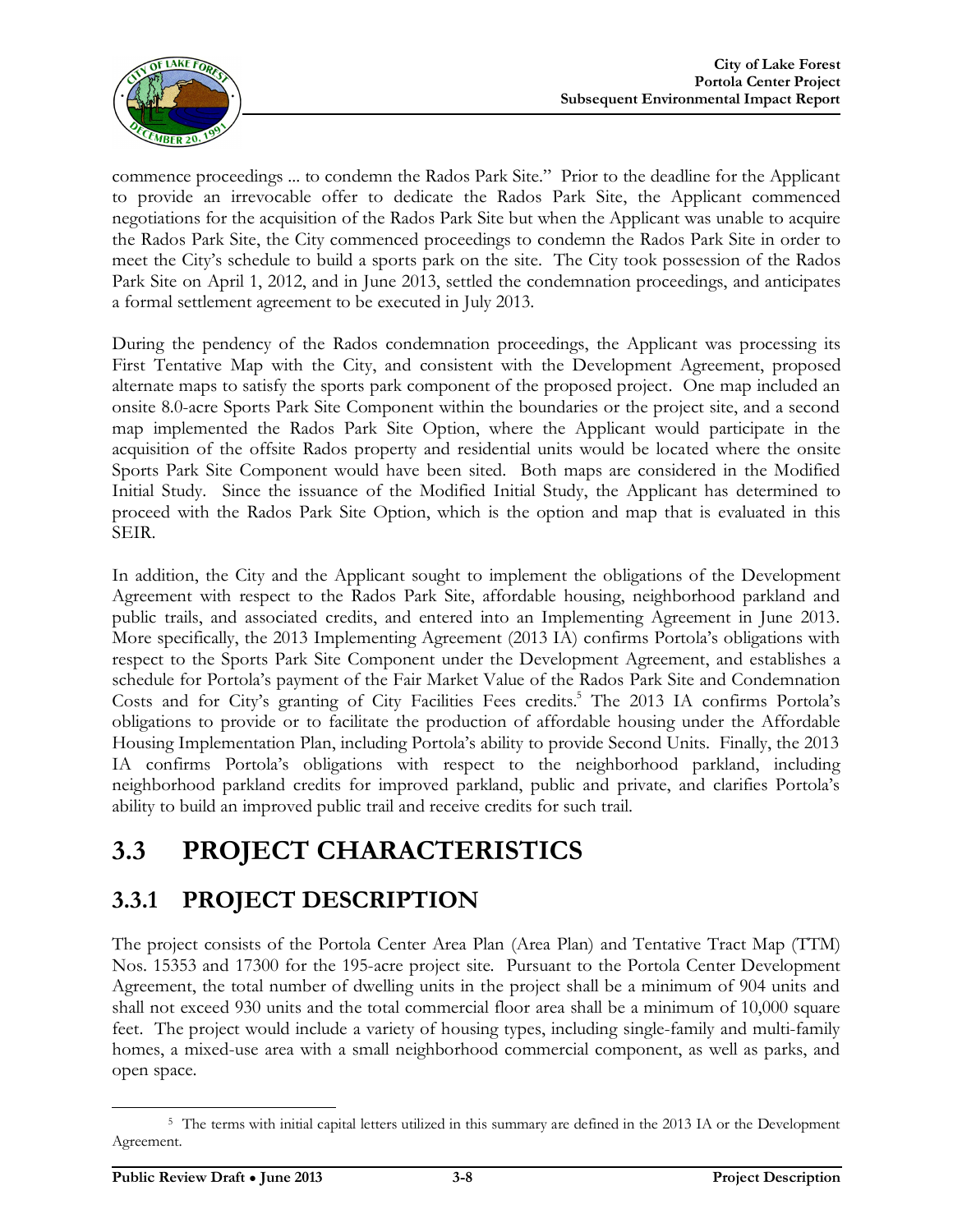

The Area Plan would provide a comprehensive set of guidelines, regulations, and implementation plans that would help guide development of the project site. The Area Plan is designed to serve as a "blueprint" for development of the project area by establishing the distribution of the different land uses in the project and the criteria for development of each land use area. Exhibit 3-3, *Proposed Master Land Use Plan*, illustrates the land use planned for the project site.

The two Tentative Tract Maps, TTM 17300 and 15353 serve to implement the Area Plan by subdividing the project site for development. North of Glenn Ranch Road, TTM 17300 proposes two single-family residential neighborhoods (east and west of Saddleback Ranch Road) that would be consistent with the single-family residential neighborhoods of the existing Portola Hills Community. South of Glenn Ranch Road, TTM 15353 proposes various single- and multi-family neighborhoods, as well as a mixed-use (neighborhood-serving commercial/residential) site.

Pedestrian parks would be interspersed throughout the project site, and in combination with a new 5.0-acre public Neighborhood Park at the southwestern corner of the intersection of Glenn Ranch Road and Saddleback Ranch Road intersection and 1.5 acres of new enhanced public trail. The project would include approximately 10.8 net acres of total parkland. Natural open space areas are planned within and along the site's perimeter. The Applicant's sports park contribution would be satisfied by implementing the Rados Park Site Option, thereby participating in the acquisition of the Rados property to be utilized for the City's sports park.

The detailed project characteristics, implemented by the development of the TTMs in accordance with the Area Plan, are as follows:

#### **Residential**

A maximum of 930 dwelling units (18 with attached accessory living quarters/secondary units) would be developed (but with no fewer than 904 dwelling units) in a variety of housing types including single-family detached, multi-family, and affordable units, distributed across approximately 146 acres of net development area, including 57 affordable units in a mixed-use site. The land uses would be distributed in three Planning Areas, as follows:

- The **Portola Northwest Planning Area** supporting 81 single-family homes and bordered by Whiting Ranch on the west, Glenn Ranch Road on the south, Saddleback Ranch Road on the east, and the existing Portola Hills Community on the north;
- **The Portola Northeast Planning Area** supporting 223 single-family homes bordered by Saddleback Ranch Road on the west, Glenn Ranch Road on the south, the Aliso Serrano Open Space area on the east, and the Portola Hills Community on the north;
- The **Portola South Planning Area** supporting 626 dwelling units (313 single-family homes, 256 multi-family homes, and 57 affordable apartments) and the mixed use site with 10,000 square feet of neighborhood-serving commercial/retail space bordered by the Southern California Edison Electric Transmission Corridor property on the southwest, the Aliso Serrano Open Space area on the southeast, and Glenn Ranch Road on the north; and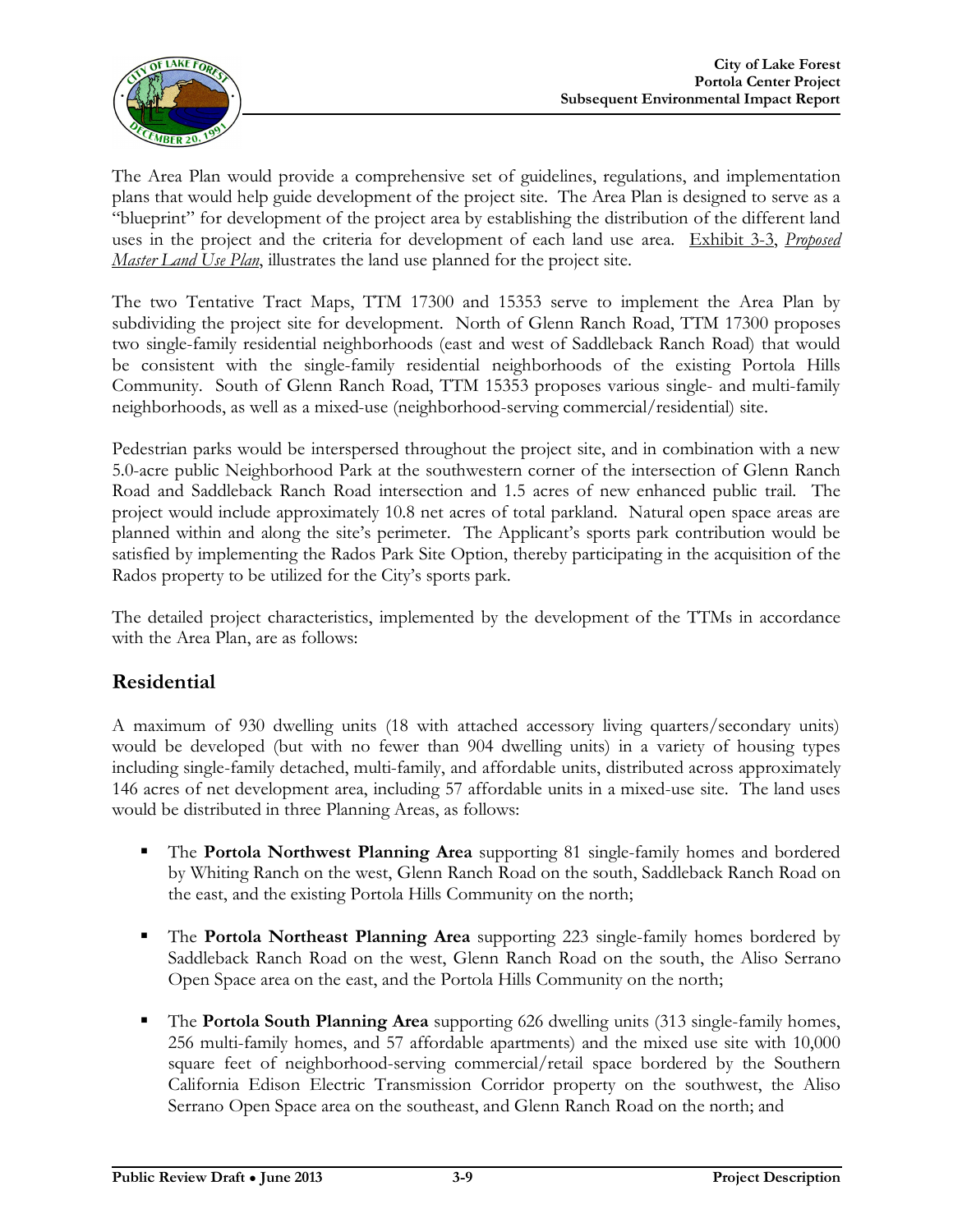

NOT TO SCALE

CONSULTING Company

06/13 • JN 10-107644 [130079]

**Proposed Master Land Use Plan** PORTOLA CENTER PROJECT SUBSEQUENT ENVIRONMENTAL IMPACT REPORT

**Exhibit 3-3**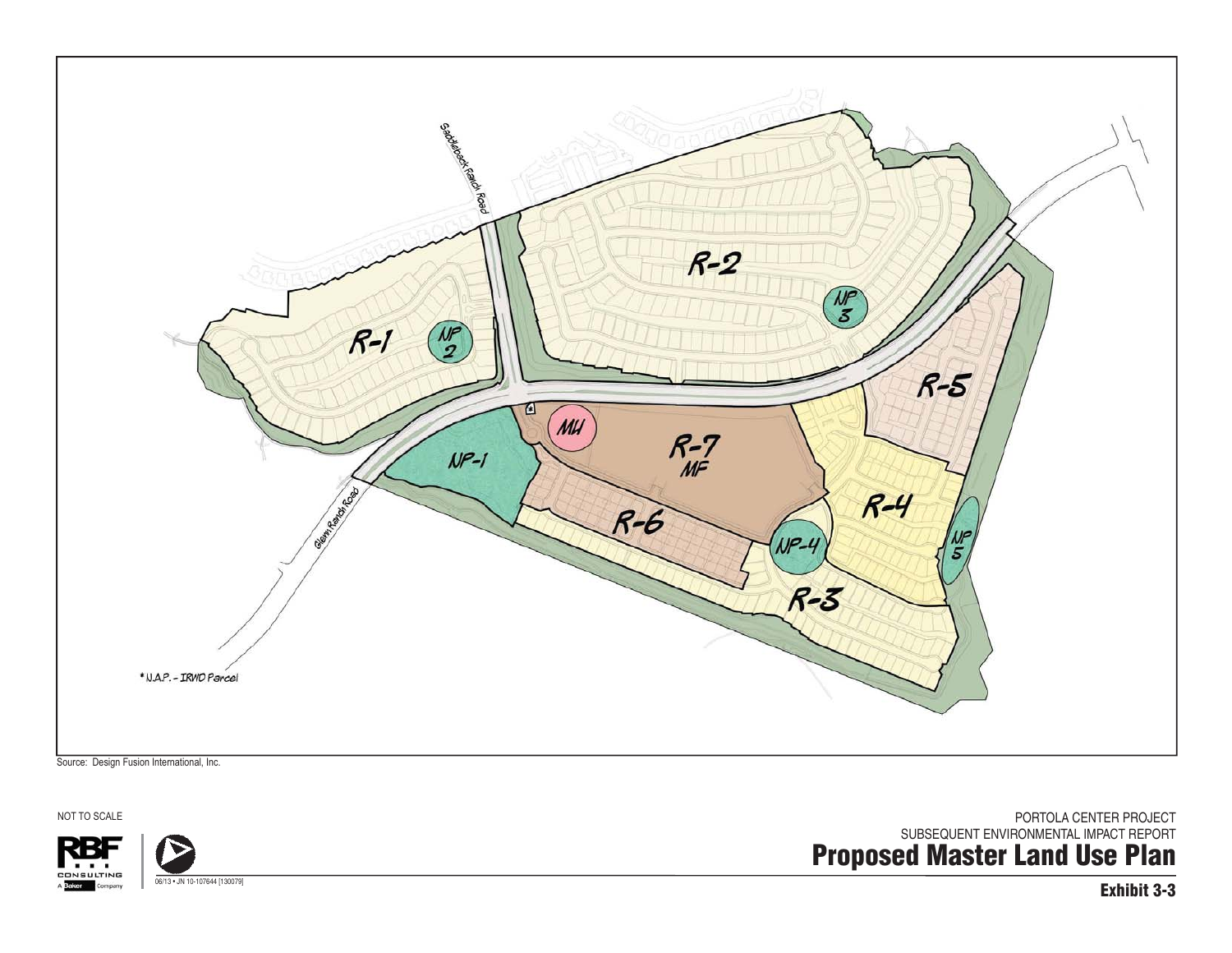

 18 attached accessory living quarters/second units, which by California Law and the City of Lake Forest Municipal Code Section 9.146.050 are an accessory use and not separate dwelling units, geographically distributed throughout the Portola Northwest and Northeast Planning Areas.

### **Mixed-Use**

An approximately 2.0-acre mixed-use site located southeast of the intersection of Glenn Ranch Road and Saddleback Ranch Road is proposed to be developed with:

- 10,000 square feet of street-level neighborhood-serving commercial/retail uses; and
- 57 affordable apartments, which may include senior housing, in combination with the commercial/retail uses.

### **New Parks, Trails, and Open Space**

The project proposes the following parkland allocations:

- A 5.0-acre net/6.3-acre gross Neighborhood Park, at the southwest corner of the Glenn Ranch Road/Saddleback Ranch Road intersection, to include public parking, restrooms, a tot lot, and lighted athletic fields and courts.
- 4.3 net acres/5.0 gross acres of six separate pedestrian (public or private) parks and private recreational facilities distributed throughout the project area.
- Approximately 1.5 lineal miles (1.5 acres) of new hiking and walking trails and trail amenities including rest areas, viewing areas, and par course-style activity nodes encircling the South Planning Area with connections from the 5.0 acre public Neighborhood Park on the western edge of the site to the eastern edge of Glenn Ranch Road.
- Implementation of Rados Park Site Option and acquisition of Rados property for City's sports park.

For trails and open space, the project also proposes:

- Enhancements including landscaping, fencing, and decorative block walls to the existing Aliso Serrano Riding and Hiking Trail.
- An expanded eight-foot-wide sidewalk/pedestrian pathway beginning along the east side of Saddleback Ranch Road at the northern edge of the project boundary, extending all the way through the project and terminating at one of the project's pedestrian parks located at the northeastern driveway along Glenn Ranch Road.
- **Connections to off-site trails from the Portola Northwest and South Planning Areas to** Whiting Ranch Wilderness Park and the Aliso Creek Trail.
- Approximately 32 acres of open space preserve dedications, including property already conveyed to the City.
- Approximately 15 acres of open space previously conveyed to the County of Orange for preserve dedication.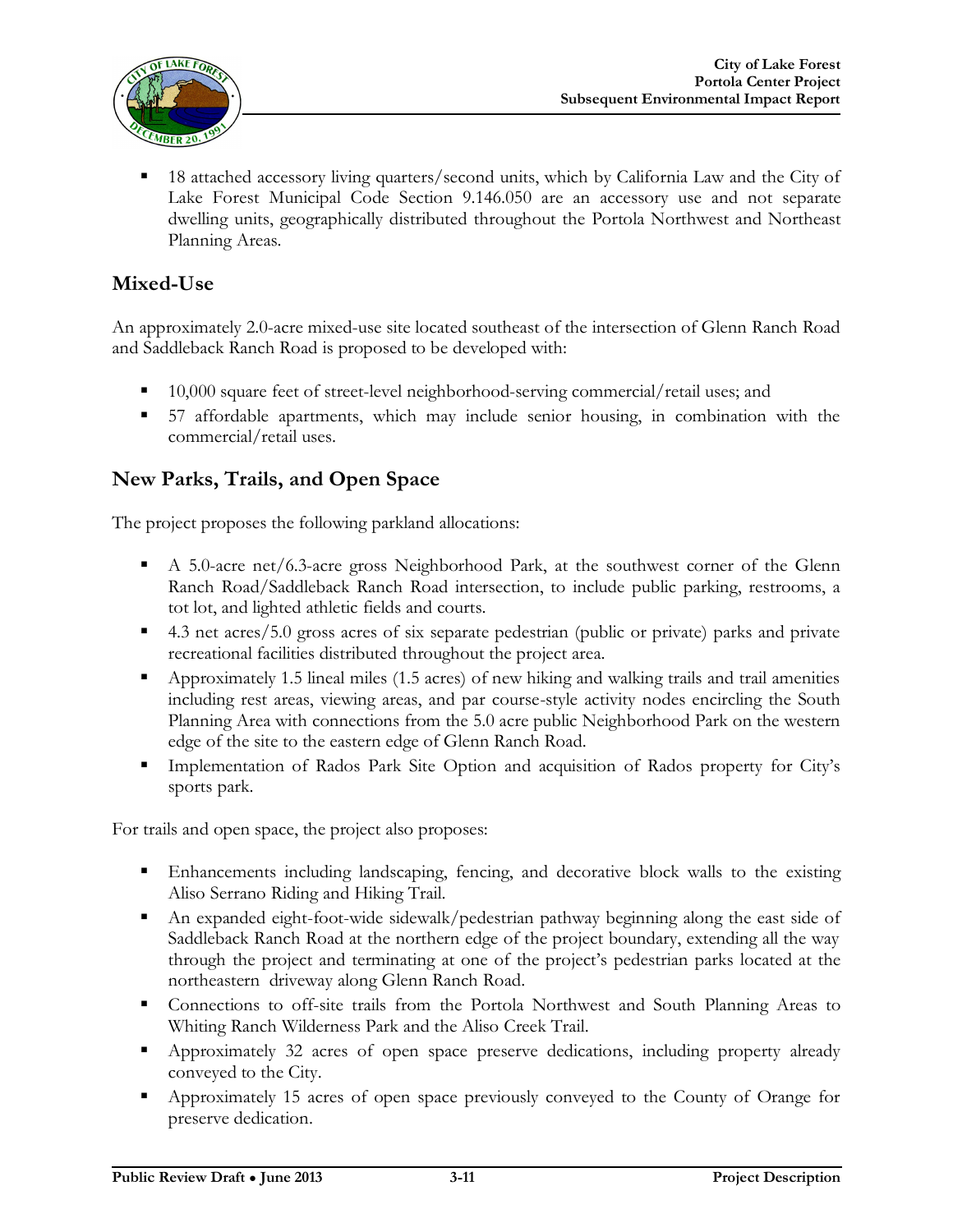

### **Circulation and Access**

Regional access to the project site would be provided via Glenn Ranch Road, which connects to the regional arterials of Portola Parkway to the west and El Toro Road to the east. Access for the project is planned off of Glenn Ranch Road and Saddleback Ranch Road through three new project driveways. Proposed project access points would include:

- Portola Northwest Planning Area:
	- o A single primary entry ("Project Driveway 1") along Saddleback Ranch Road approximately 500 feet north of the Glenn Ranch Road/Saddleback Ranch Road intersection in the form of an unsignalized T-intersection with dedicated left turn lanes in and out of the planning area.
- Portola Northeast Planning Area:
	- o A single primary entry ("Project Driveway 2") along Glenn Ranch Road approximately 1,800 feet east of the Glenn Ranch Road/Saddleback Ranch Road intersection in the form of a new four-way signalized intersection with dedicated left turn lanes in and out of the planning area. This signalized intersection is required as a result of a peak-hour signal warrant analysis (refer to Section 5.5, *Traffic/Circulation*, for more information); and
	- o A gated emergency access for emergency ingress and egress to the planning area along Glenn Ranch Road approximately 900 feet east of the Glenn Ranch Road/Saddleback Ranch Road intersection.
- Portola South Planning Area:
	- o A new fourth leg on the south end of the existing Glenn Ranch Road/Saddleback Ranch Road signalized intersection with dedicated left turn lanes in and out; and
	- o A separate entry ("Project Driveway 3") approximately 1,800 feet east of the Glenn Ranch Road/Saddleback Ranch Road intersection in the form of a new four-way signalized intersection (shared by the primary entry to the Northeast Planning Area) with dedicated left turn lanes in and out of the planning area.
- Improvements to existing roadways:
	- o A new "free-right turn" lane southbound on Saddleback Ranch Road and an added acceleration lane westerly on Glenn Ranch Road at the Glenn Ranch Road/Saddleback Ranch Road intersection;
	- o Raised landscaped medians along Glenn Ranch Road and Saddleback Ranch Road within the boundaries of the project site;
	- o Dedicated left turn lanes into the project driveways along Glenn Ranch Road and Saddleback Ranch Road and new traffic signals along Glenn Ranch Road; and
	- o A new four-way signalized intersection along Glenn Ranch Road approximately 1,800 feet east of the existing Glenn Ranch Road/Saddleback Ranch Road intersection.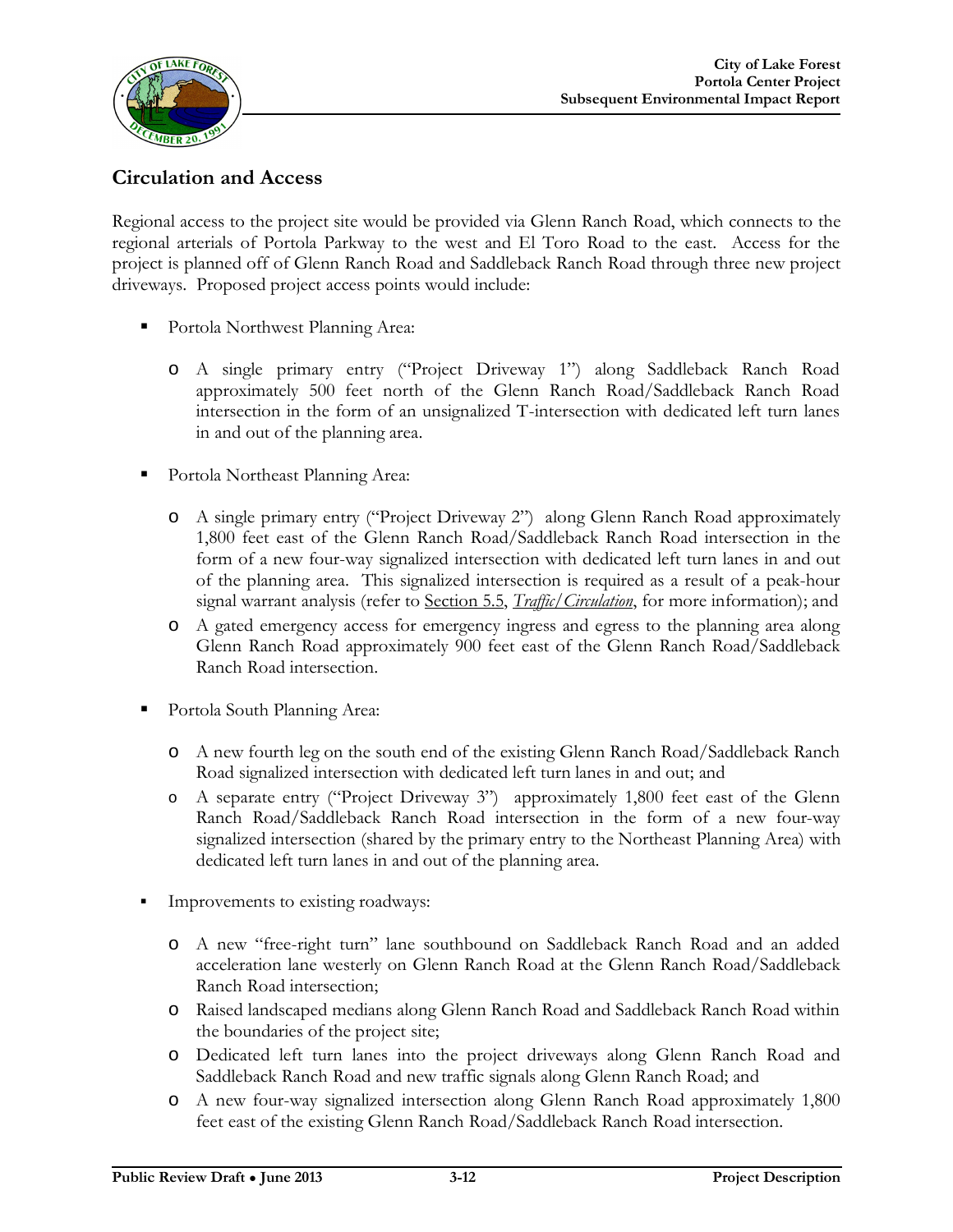

- Internal Circulation and Project Entries
	- o The majority of the project's internal streets would be constructed to a 36-foot-wide paved width within a 54-foot-wide right-of-way with sidewalks, landscaped parkways, and parking on both sides. The Portola South Planning Area includes an internal collector road with a 40-foot-wide paved width and an enhanced 8-foot-wide pedestrian pathway within a 64-foot-wide right-of-way that connects the two entries to the planning area. The Portola South Planning Area also includes courtyard-style homes with shared driveways and homes along shared drive isles. The project proposes the option to gate the entrances. Gated entrances have been designed with raised landscaped medians and in accordance with Orange County design standards for gated entrances (OC Standard Plan 1107) and shown on the TTMs.

### **Grading**

- The project anticipates mass grading which would be completed in multiple phases.
- The Portola South Planning Area would involve approximately 2,300,000 cubic yards of cut and an equal amount of fill. The Portola Northwest and Northeast Planning Areas would involve approximately 1,970,000cubic yards of cut and an equal amount of fill.
- Each Planning Area is designed to balance internally; however, fill material would be exchanged between the North and South Planning Areas such that approximately 550,000 cubic yards of non-select fill material from the Portola North Planning Areas would be transported across Glenn Ranch Road and Saddleback Ranch Road and exchanged with 550,000 cubic yards of select fill material from the Portola South Planning Area.
- The transport of fill material between the South and Northeast Planning Areas would be restricted to occur only at Project Driveway 2, whereas the transport of fill material between the South and Northwest Planning Areas would be between Project Driveways 3 and 1 and would utilize the Glenn Ranch Road/Saddleback Ranch Road intersection via Saddleback Ranch Road.
- Retaining walls, constructed of Mechanically Stabilized Earth (MSE) or standard concrete, of varying sizes and configurations are proposed throughout the project site as a key component of the grading plan.

#### **Infrastructure and Other Community Facilities**

- New on-site infrastructure to connect to the existing community-level facilities for water, sewer, drainage, electrical, gas, and franchise utilities.
- Offsite intersection improvements at the Portola Parkway/Santa Margarita Parkway at El Toro Road in the form of an overlap phase for the southbound right-turn movement from Portola Parkway to El Toro Road and removal of the eastbound u-turn movement along El Toro Road.
- An existing earthen detention basin is located in the western corner of the Portola South Planning Area (in the footprint of the proposed 5.0-acre Neighborhood Park) which detains and releases storm water flows from the existing Portola Hills Community. The project proposes to replace this basin with a new underground concrete detention basin designed in accordance with the same design parameters used to design the existing earthen basin.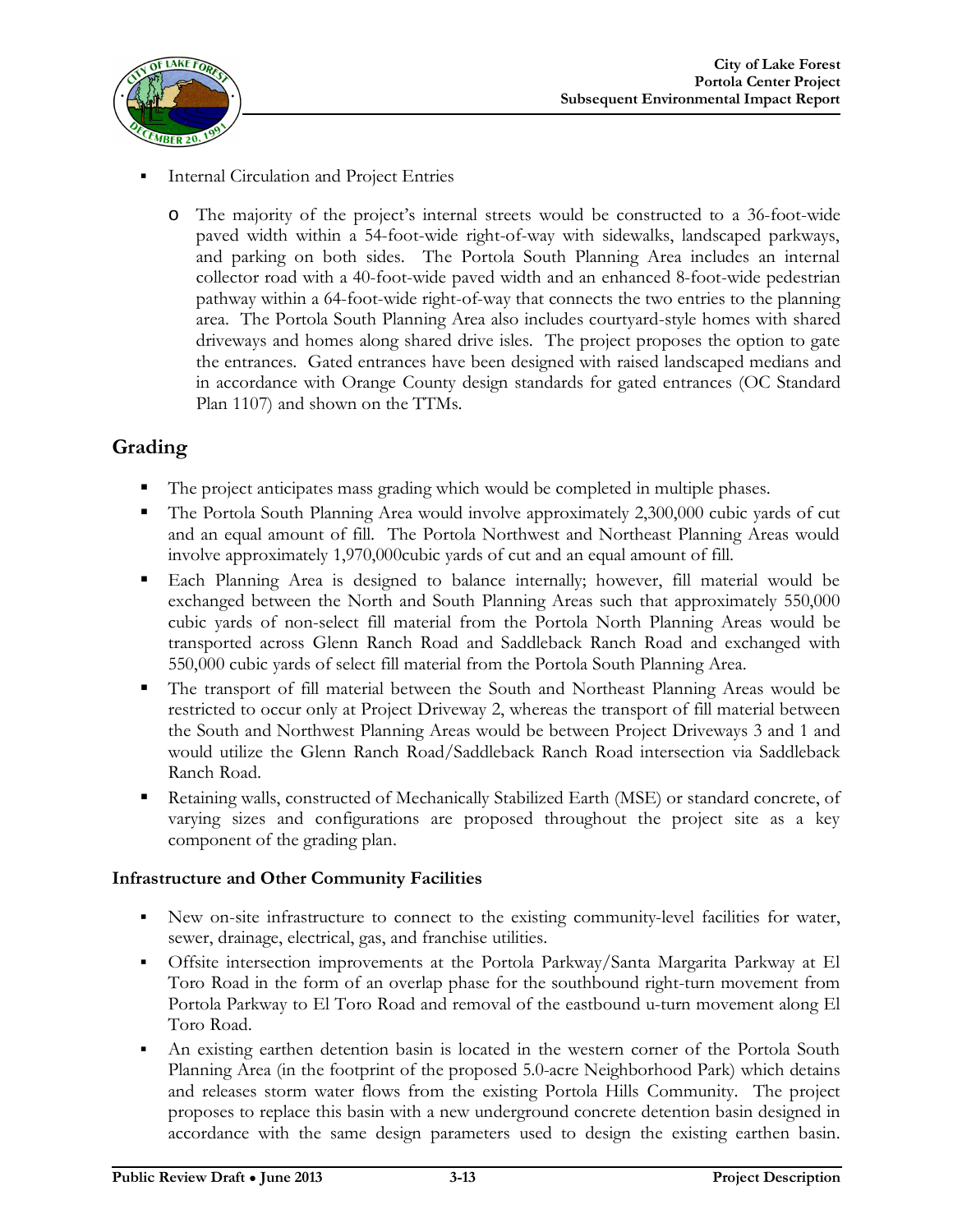

Limited rerouting of the existing storm drain line supplying the existing basin would need to occur at and around the project entry at the Glenn Ranch Road/Saddleback Ranch Road intersection to connect to the new basin. A new storm drain line would be routed through the project site to outlet at the current outfall location for the existing basin.

- Project and Portola Hills Community Monuments along Glenn Ranch Road and Saddleback Ranch Road.
- Relocation of the County trail on the western project boundary in the Portola Northwest Planning Area.

### **Design Guidelines**

The Area Plan includes Design Guidelines and Development Standards to guide development and building/site design by defining the intended character of the various project components.

While the Portola Hills Planned Community regulations specify the minimum building setbacks, maximum height limits, and other improvement standards, the Area Plan Design Guidelines elaborate upon those regulations by providing guidance on specific areas of consideration including, but not limited to, the following: Community Character and Design Features; Landscape Concept; Tree and Plant Palette; Parks, Trails, and Open Space; Community Walls and Fences; Entries; and Architectural Design (i.e., Architectural Themes, Non-Residential Architectural Styles; and Architectural Components).

#### **Project Phasing**

The Area Plan contains a Public Facilities Financing and Phasing (PFFP) Plan identifying backbone infrastructure and a phasing plan for development of the three Planning Areas (the Northwest, Northeast, and South Planning Areas). The PFFP Plan describes the phasing for the development of public facilities and infrastructure in accordance with construction of homes, parks, and commercial space. The PFFP Plan also implements elements of the Development Agreement, such as requiring the improvement of the onsite 5.0-acre Neighborhood Park site to super-pad condition (graded with utility connections) prior to recordation of the first Final Map.

#### **TENTATIVE TRACT MAP NOS. 15353 AND 17300**

Tentative Tract Map Nos. 15353 and 17300 propose to subdivide the project site for the purpose of creating individual lots for residential, mixed-use, park, open space, and other land uses, in accordance with the proposed Area Plan; refer to Exhibit 3-4, *Site Plan*. TTM 17300 involves the 99.5-acre northern portion of the project site, while TTM 15353 involves the 95.5-acre southern portion of the project site. According to the Development Agreement, Exhibit F, Section A.2.a, "as a part of the First Tentative Map(s), [the Applicant] shall identify a park site location within Portola Center ("Portola Center Park Site"), which shall consist of 13 contiguous net useable acres, consisting of an eight (8) acre sports park site component (the "Sports Park Site Component"), which acreage may be reduced by up to one (1) acre ... and a five (5) acre neighborhood park site component (the "Five-Acre Neighborhood Park Site Component")... ." 6

<sup>6</sup> All defined terms used in this section "Tentative Tract Map No. 15353 and 17300" of Section 2.4 of the Modified Initial Study shall have the same meaning given to the term in the Development Agreement.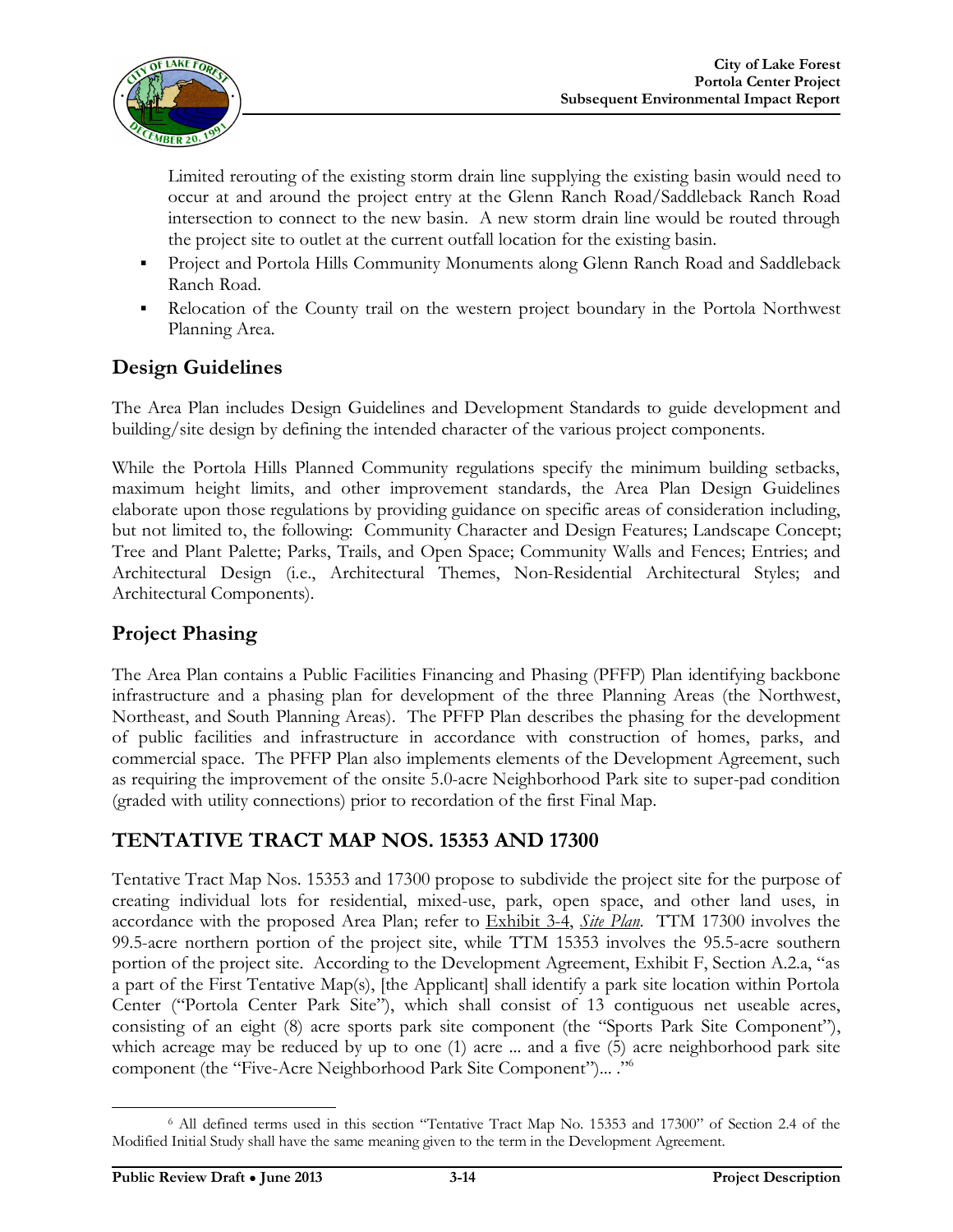

Source: Hunsaker and Associates.

NOT TO SCALE



06/13 • JN 10-107644 [130079]

**Site Plan** PORTOLA CENTER PROJECT SUBSEQUENT ENVIRONMENTAL IMPACT REPORT

**Exhibit 3-4**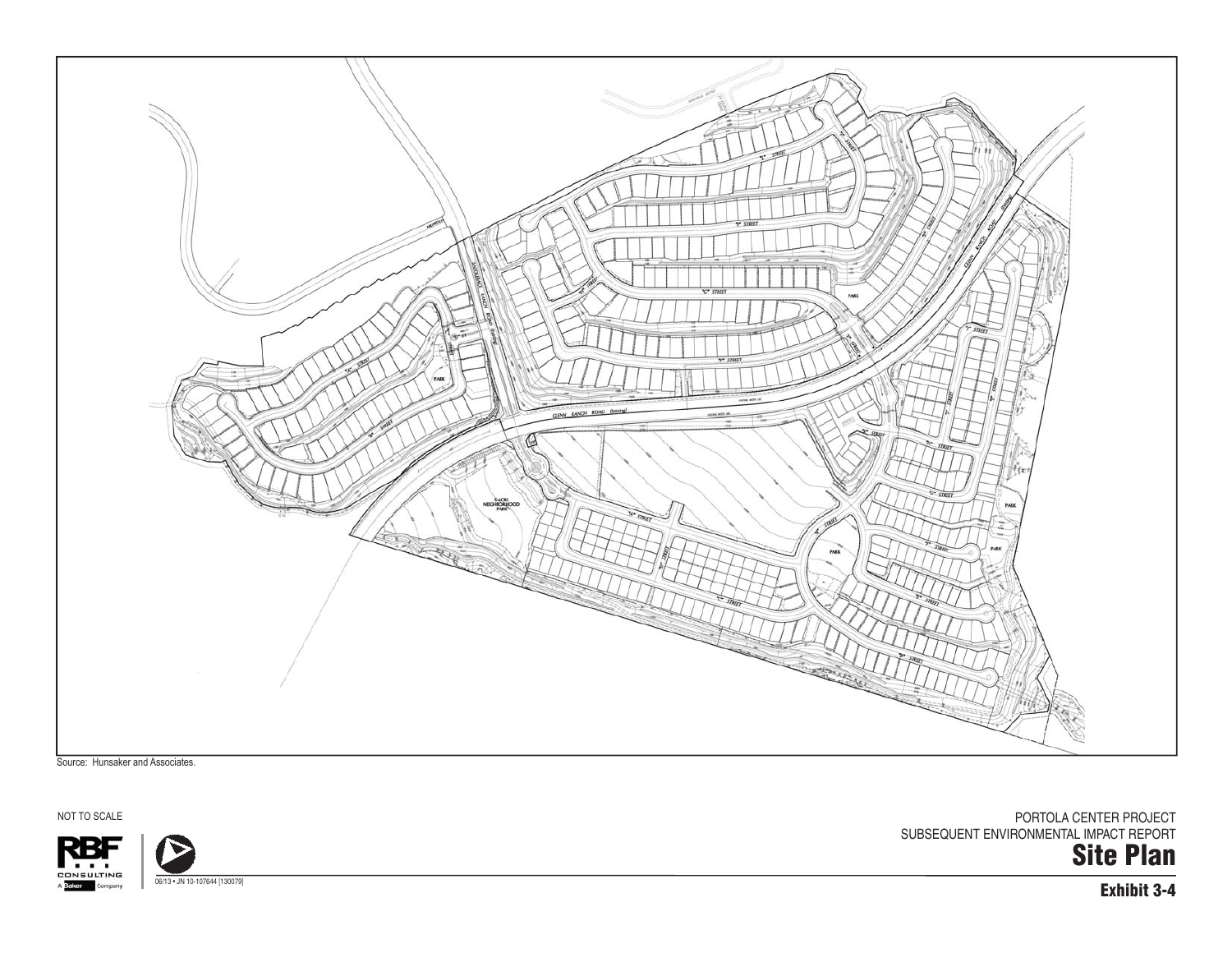

## **3.4 GOALS AND OBJECTIVES**

Pursuant to Section 15124(b) of the *CEQA Guidelines*, the EIR project description must include "[a] statement of objectives sought by the proposed project ... . The statement of objectives should include the underlying purpose of the project."

The following are the project's goals and objectives, which were developed by the project Applicant team, in consultation with community feedback, and the City of Lake Forest.

- To implement the General Plan land use designations established for the property by the Opportunities Study Area project, consisting of a variety of housing types including singlefamily detached, multi-family, and affordable units, distributed across approximately 146 acres of net development area, including approximately 57 affordable units in a mixed-use site.
- To develop in accordance with the provisions of the Portola Center Development Agreement to ensure the orderly and economically viable build out of the project site.
- To create a balanced and integrated community by providing linkages to other segments of the City through trail systems, public amenities, and carefully planned residential neighborhoods.
- To implement the funding provisions set forth in the Portola Center Development Agreement which ensure that fees are paid as development proceeds to fund public facilities which provide community- and City-wide benefits.
- To benefit the entire community by providing adequate public open space (public parks and trail connections to existing regional trails), including the dedication of minimum 5-acre Neighborhood Park to the City.
- Ensure adequate internal circulation through street designs consistent with City standards.

## **3.5 AGREEMENTS, PERMITS, AND APPROVALS**

The City, as Lead Agency for the project, has discretionary authority over the proposed Area Plan and Tentative Tract Maps, the Final Tract Maps, and the Site Plan/Site Development permits. Pursuant to the Development Agreement, the City Council is the approval body for these discretionary actions. In addition, grading permits, building permits, and encroachment permits (which are non-discretionary actions) would be necessary for project implementation. Table 3-1, *Agency Approvals*, identifies the agencies and other entities that may use this SEIR in their decisionmaking process or for informational purposes.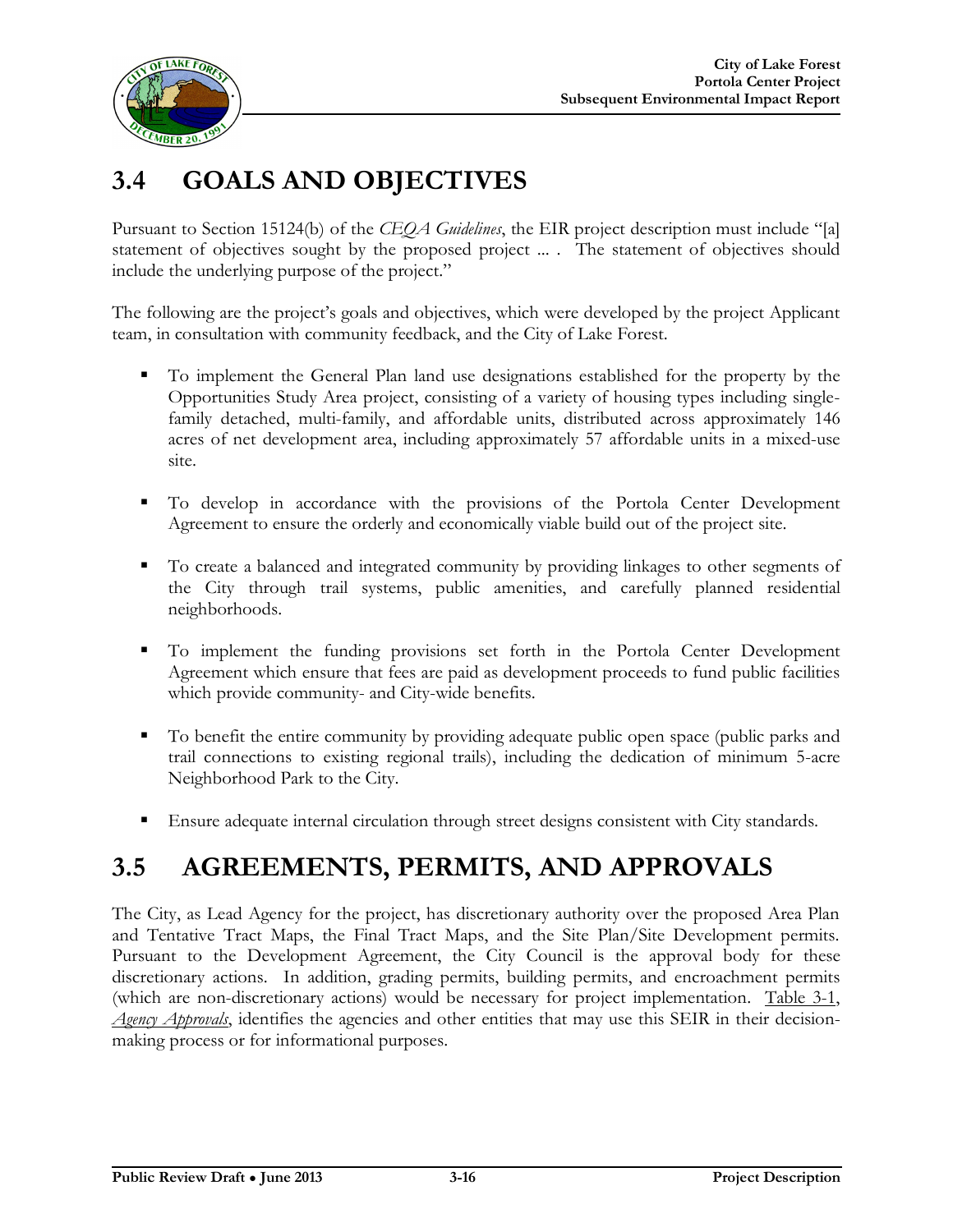

**Table 3-1 Agency Approvals**

| Agency                                         | Approval                                                                                                                          |
|------------------------------------------------|-----------------------------------------------------------------------------------------------------------------------------------|
| City of Lake Forest                            | Certification of the Subsequent Environmental Impact Report<br>(SCH#2012061063) and adopt a Mitigation<br>Monitoring<br>Program   |
|                                                | Approval of Area Plan                                                                                                             |
|                                                | Approval of Tentative Tract Maps 17300 and 15353                                                                                  |
|                                                | <b>Issuance of Grading Permits</b>                                                                                                |
|                                                | Approval of future discretionary entitlements, including Site<br>Development Permits, Use Permits, Planned Sign Programs,<br>etc. |
|                                                | <b>Issuance of Building Permits</b>                                                                                               |
|                                                | <b>Issuance of Encroachment Permits</b>                                                                                           |
| San Diego Regional Water Quality Control Board | 401 Water Quality Certification                                                                                                   |
|                                                | National Pollutant Discharge Elimination System Permit                                                                            |
| South Coast Air Quality Management District    | <b>Review Only</b>                                                                                                                |
| Southern California Association of Governments | <b>Review Only</b>                                                                                                                |
| California Department of Fish and Wildlife     | 1602 Streambed Alternation Agreement                                                                                              |
| California Department of Transportation        | <b>Review Only</b>                                                                                                                |
| State Water Resources Control Board            | <b>Review Only</b>                                                                                                                |
| U.S. Army Corps of Engineers                   | 404 Clean Water Act Permit                                                                                                        |
| U.S. Fish and Wildlife Service                 | <b>Review Only</b>                                                                                                                |
| Irvine Ranch Water District                    | SB 221 Water Supply Verification                                                                                                  |
| Nature Reserve of Orange County                | <b>NCCP Compliance</b>                                                                                                            |
| <b>Orange County Fire Authority</b>            | <b>Fuel Modification Plan Review</b>                                                                                              |
|                                                | Secured Fire Protection Agreement                                                                                                 |